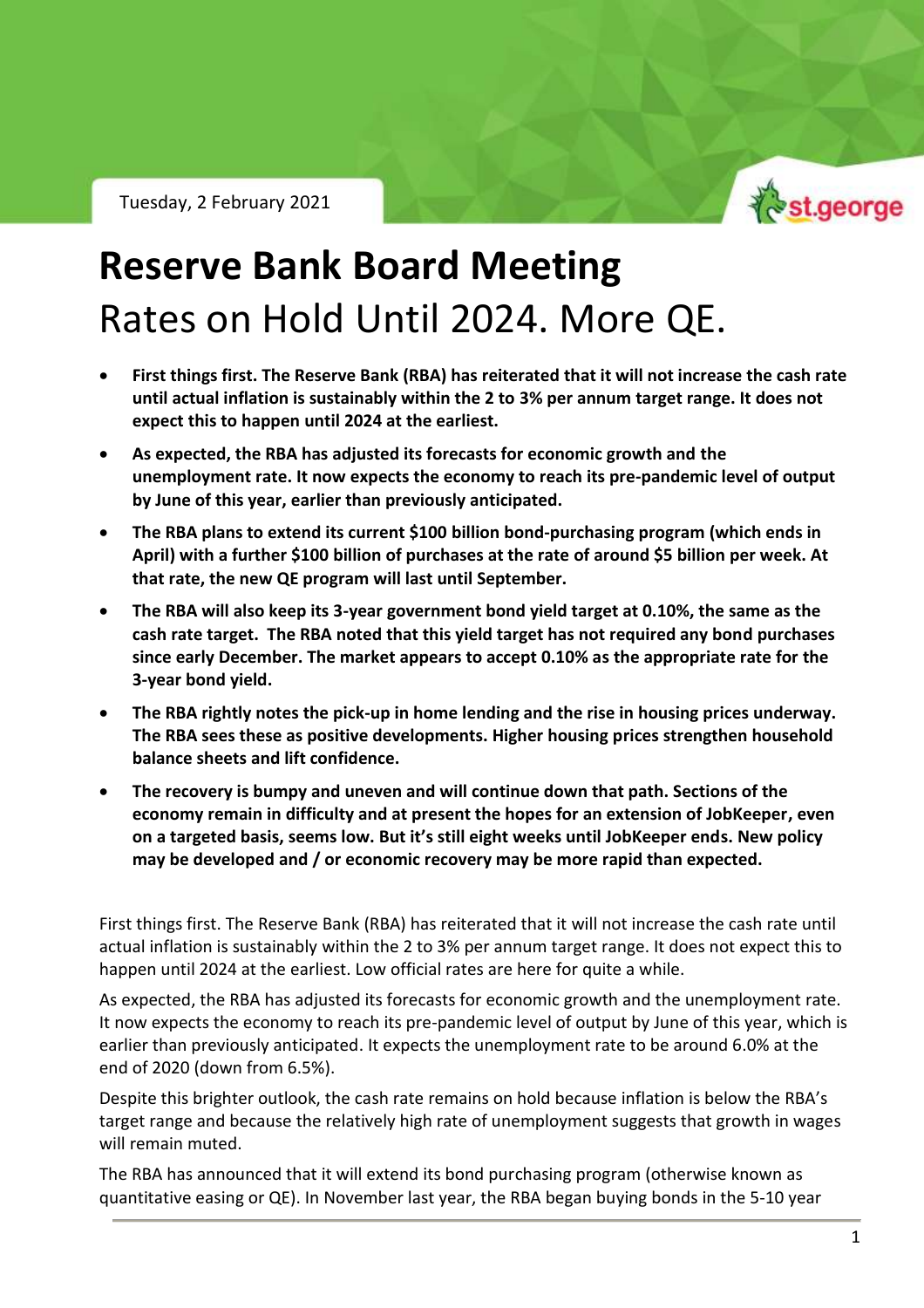maturity range. It did this to keep borrowing rates low and to defuse upward pressure on the Australian dollar (AUD).

The RBA plans to extend its current \$100 billion bond purchasing program (which was due to end in April) with a further \$100 billion of purchases at the rate of around \$5 billion per week. At that rate, the new QE program will last until September. The AUD dipped from 76.62 US cents to 76.19 US cents on the announcement.

The RBA will also keep its 3-year government bond yield target at 0.10%, the same as the cash rate target. The RBA noted that this yield target has not required any bond purchases since early December. The market appears to accept 0.10% as the appropriate rate for the 3-year bond yield.

Australian interest rates are at historically low levels and will remain so despite the upbeat commentary from the RBA and its positively upgraded forecasts for economic activity.

The RBA rightly notes the pick-up in home lending and the rise in housing prices. The RBA sees these as positive developments. Higher housing prices strengthen household balance sheets and lift confidence.

One conundrum the RBA, and all of us face, is what happens when JobKeeper end on 28<sup>th</sup> March? Retail spending has been firm, but can this continue if there is a set-back in the unemployment rate? Will households use their recently accumulated saving to continue spending or will the economy sag? There are no clear answers.

On the positive side, the RBA notes the planned roll-out of vaccines and the potential for international and other borders to open. These will support employment and spending.

On the downside, poor health outcomes and delays with the vaccination program would hold back recovery.

The RBA continues to stress that the recovery is bumpy and uneven and will continue down that path. Sections of the economy remain in difficulty and at present the hopes for an extension of JobKeeper, even on a targeted basis, seems low. But it's still eight weeks until JobKeeper ends. New policy may be developed and / or economic recovery may be more rapid than expected.

> **Hans Kunnen, Senior Economist** Ph: 02-8254-1316